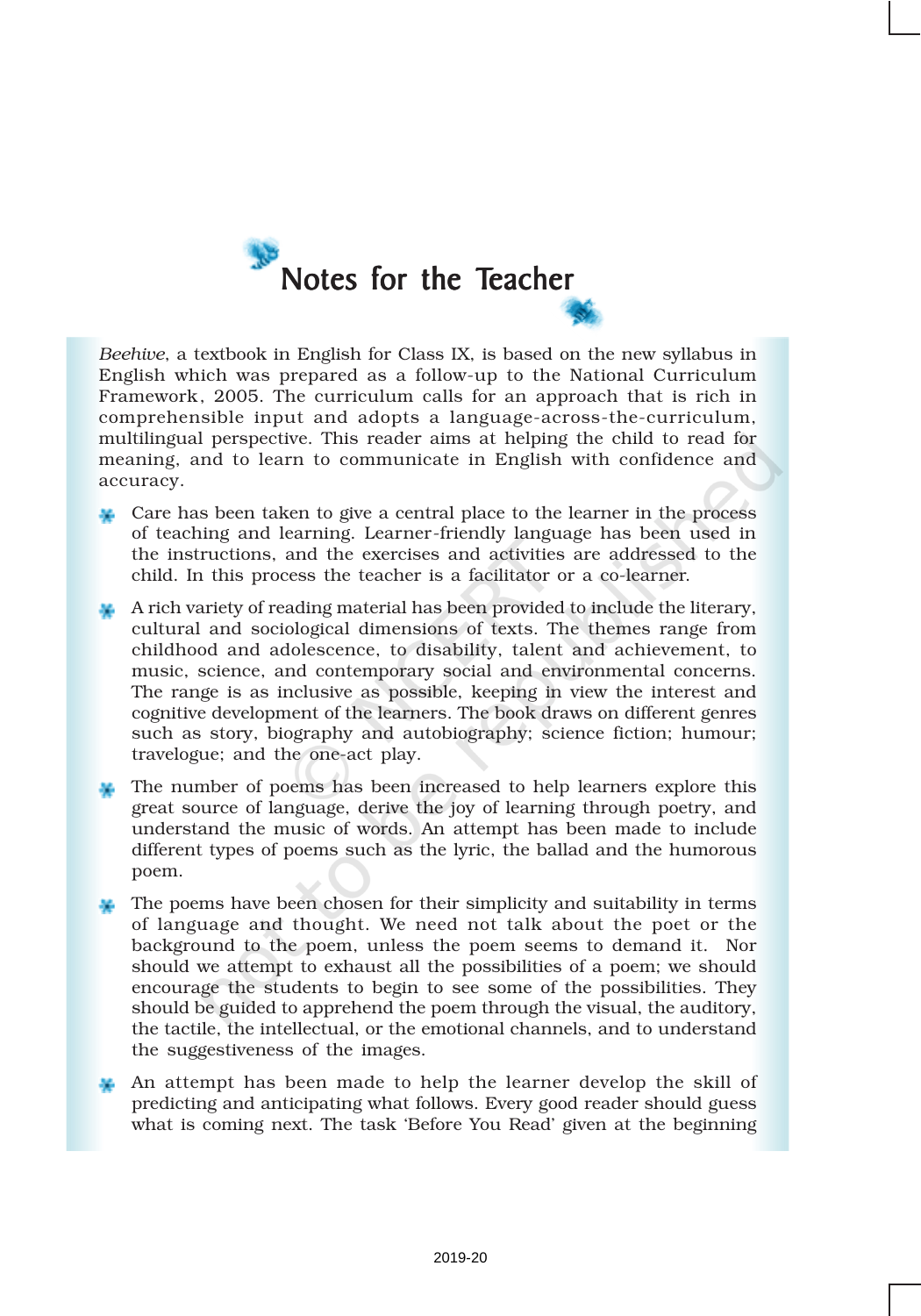of each unit is designed for this purpose. Learners should be encouraged to participate in this activity.

- The section 'Thinking about the Text' attempts to move from surface level understanding of the text to critical thinking. The comprehension exercises given here try to help the learners infer meaning. There are a few questions which ask for the readers' judgment; they aim to bring out the learners' deeper understanding of the text.
- In the section 'Thinking about Language':
	- Vocabulary enrichment has been attempted through a variety of tasks on the usage of words closely related in meaning, matching words to meanings, word building (including phrasal verbs), and reference to the dictionary. An activity on the use of the index has been included.
	- Attention has been drawn to grammar-in-context that emerges out of the reading text, e.g. the use of the tenses and voice, reported speech, conditional and subordinate clauses or phrases, and adverbs.
- The communicative skills have been exercised by tasks on Speaking and Writing. The Speaking tasks call for learners to work in pairs or groups, (for example) to present an argument, express a viewpoint, express contrasts, seek or give an opinion, introduce a speaker, tell a story, enact or read out a play in parts, etc.
- There are a variety of writing tasks: help writing newspaper report, an article for a school magazine, argumentative writing, narration, description, and picture interpretation.
- A small attempt has been made to relate speech and writing by pointing out similarities and differences. Opportunities for writing in groups and pairs are provided to get into the task.
- We have introduced the old exercise of dictation again but from a completely different perspective. Dictation has been introduced in its current, updated form as a variety of activities designed to integrate the language skills of listening, prior reading, language processing and recall, and writing, including the appropriate use of punctuation in meaningful contexts.
- Some exercises also allow scope for the learners' languages to support one another's by asking for reflection on relevant words, or poems or stories in other languages; and attempt (preliminary as they may be) to attend to the process of translation. Activities have been suggested to bring out the relatedness of the learners' school subjects.

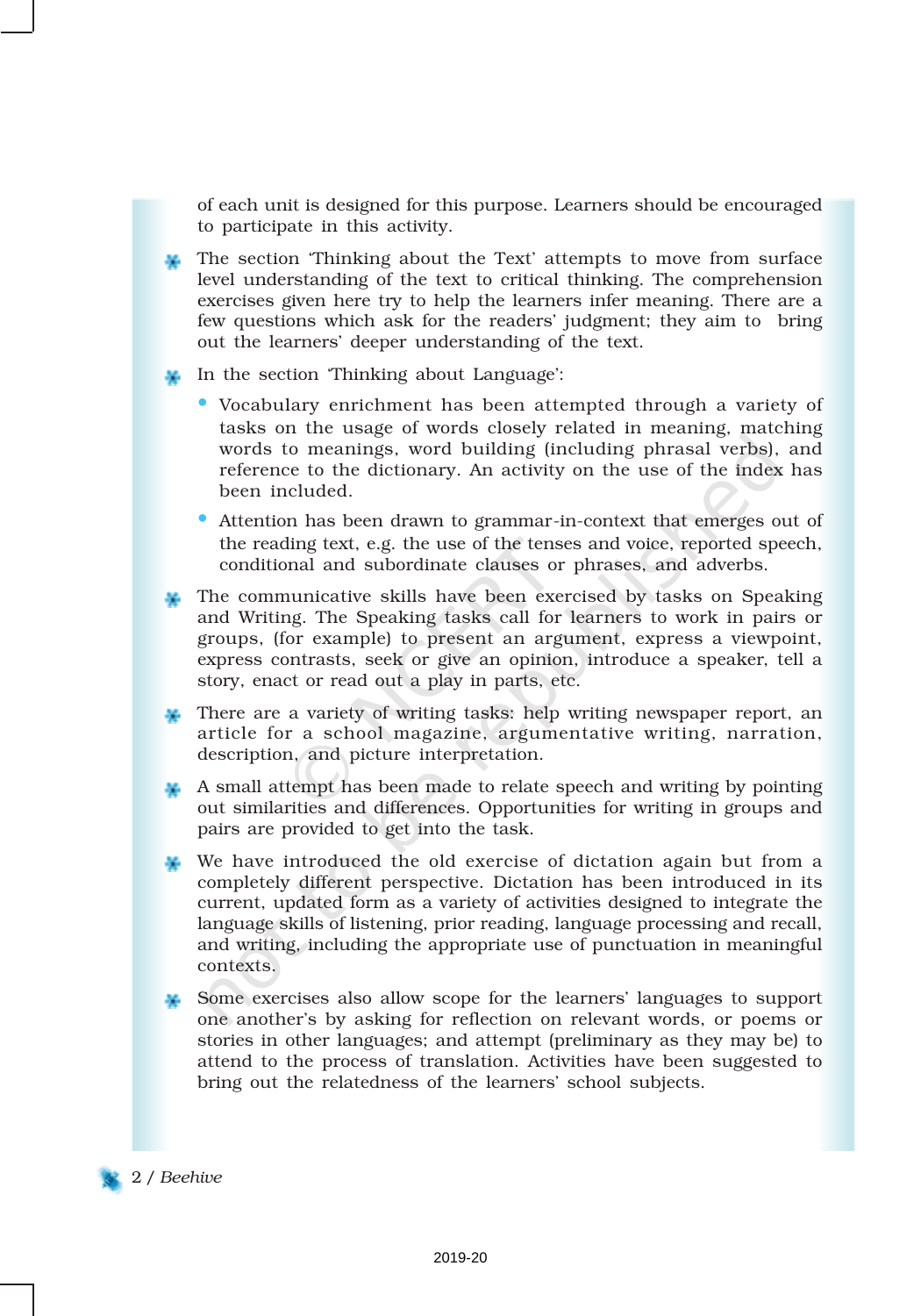# Units  $1-3$

# 1. THE FUN THEY HAD

This story takes us to the world of the future where computers will play a major role. Let the children talk freely about how they imagine the schools of the future that their own children might go to. You might want to explain the ideas of 'virtual reality' and 'virtual classroom'. The term 'virtual reality' refers to a reality created by computer software, and a 'virtual classroom' is not a real classroom but one where learning is through computer software or the Internet. The children may know what a robot is, and be able to guess what a robotic teacher would be.

In this unit students are required to present their arguments in a debate. The following points could be explained before the task.

- A debate is a contest between two speakers or two groups of speakers to show skill and ability in arguing.
- A proposition, a question or a problem is required for this purpose, which can be spoken for or against.
- To participate in a debate, one must prepare for it. So, one must prepare an outline of the main points in the order in which one is going to argue.
- The time limit is about four to five minutes.
- The speaker addresses the audience.
- Every topic/subject has its own vocabulary. These must be learnt.
- The speaker addresses the chair (Mr President/Madam), 'submits' an argument, 'appeals' for sympathetic understanding and support, 'questions' the opponent's views, and 'concludes' an argument.

### 2. THE SOUND OF MUSIC

- These biographical pieces tell us of people who have achieved success and recognition through determination, hard work and courage. The children may be asked to think of potential barriers to success, and of people who have overcome them. The second part of the unit encourages students to think about the rich heritage of Indian music, and our musical instruments. The portraits of musicians given in the beginning may be supplemented by others that the children can be asked to bring to class.
- A comprehension exercise in Part II encourages children to find words in the text that express attitudes (positive, negative or neutral) to events, places, etc. Encourage the children to compare and discuss their answers.
- Dictionary entries give us different kinds of information about words. Children need help in using the dictionary to find specific kinds of information.

*Notes for the Teacher* / 3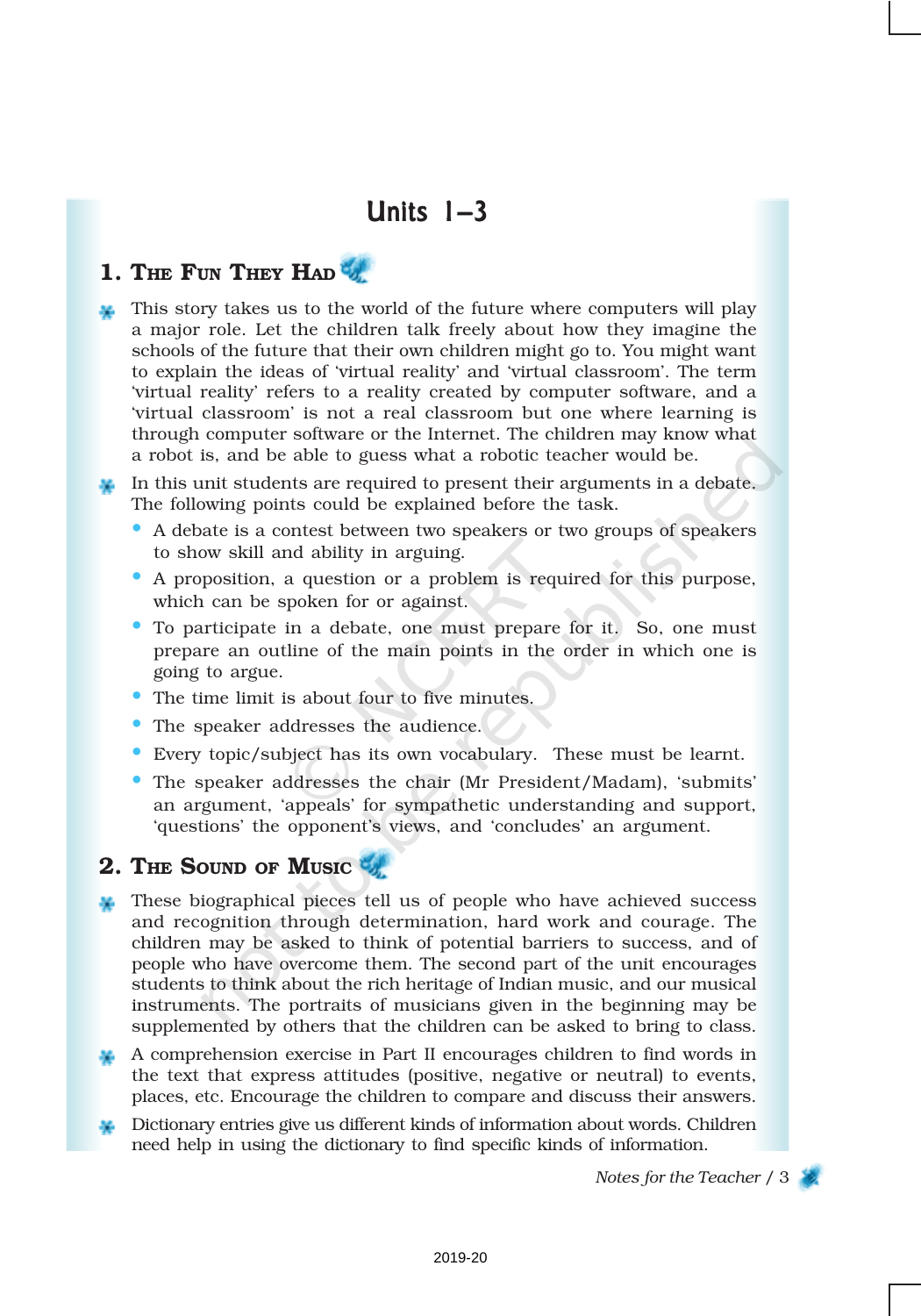- This unit has an exercise that asks students to consult a dictionary and find out which adjective can be used before a noun, which can be used after a verb, and which can be used in both ways. You may add some adjectives to those suggested. Encourage the children also to find more adjectives of the kinds mentioned. Students may wish to consult (in addition to the *Oxford Advanced Learner's Dictionary*), the *Longman Dictionary of Contemporary English*, the *Collins Cobuild Advanced Learner's English Dictionary*, and the *Word Master* (Orient Longman), or any good dictionary of their choice.
- The Speaking exercise asks the students to imagine introducing a celebrity guest to an audience. It can be made an authentic activity if students are given a couple of minutes during the morning assembly to speak to their fellow-pupils about such a person. This would give them practice in facing an audience, and encourage them to prepare seriously, by: (i) noting down the important points about the person to be introduced, (ii) using appropriate phrases to introduce the person (students should be allowed to think what phrases they want to use).
- The Writing Task is an exercise in comparison. Hard work is a trait common to Evelyn Glennie (Part I, para 5) and Bismillah Khan (Part II, para 5). Help children identify the paragraphs that tell us about the two musicians' goals. After they read and understand these parts of the text, they can organise the ideas in two paragraphs, one on each musician.

### 3. THE LITTLE GIRL

- The aim in this unit is to first read through the story at one go, not worrying about difficult words or difficult language. Students can read the story for homework and come to class; or the teacher can read out the story in class; or the students can read out parts of the story in the class, one after the other. Let them retell the story again, if necessary, in parts.
- The dictionary exercise in this unit shows how a very small common word can be used in different ways. Students might be interested in thinking about how they use words in their own language to express these meanings. They may also think of other words like *same*, *small*, *give* and *take* to convey different kids of meaning. Encourage them to consult a dictionary.
- This is a story about the changing attitude of a girl child towards her father. The Speaking and Writing exercises encourage the students to think about the relationship between children and parents. The students should be encouraged to say or write what they think, and not what the teacher thinks they should say or write. The aim is not to arrive at a 'correct' answer, but to let every child voice an opinion and express her/his ideas. It is hoped that children will find the topic of personal relevance. This will help their ideas and language to flow freely.

#### 4 / *Beehive*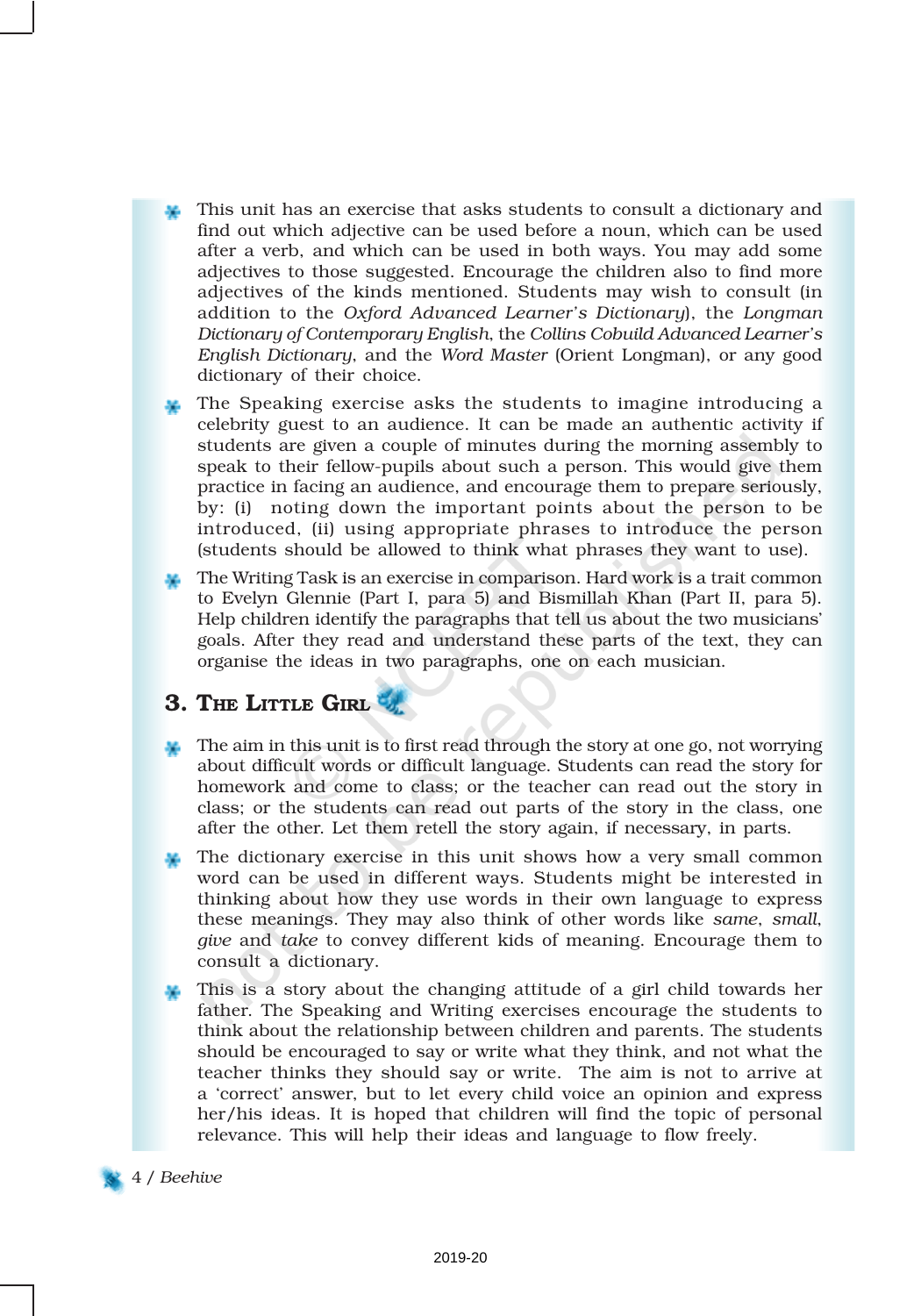



## BEFORE YOU READ

*• The story we shall read is set in the future, when books and schools as we now know them will perhaps not exist. How will children study then? The diagram below may give you some ideas.*



- *• In pairs, discuss three things that you like best about your school and three things about your school that you would like to change. Write them down.*
- *• Have you ever read words on a television (or computer) screen? Can you imagine a time when all books will be on computers, and there will be no books printed on paper? Would you like such books better?*
- 1. MARGIE even wrote about it that night in her diary. On the page headed 17 May 2157, she wrote, "Today Tommy found a real book!"

It was a very old book. Margie's grandfather once said that when he was a little boy his grandfather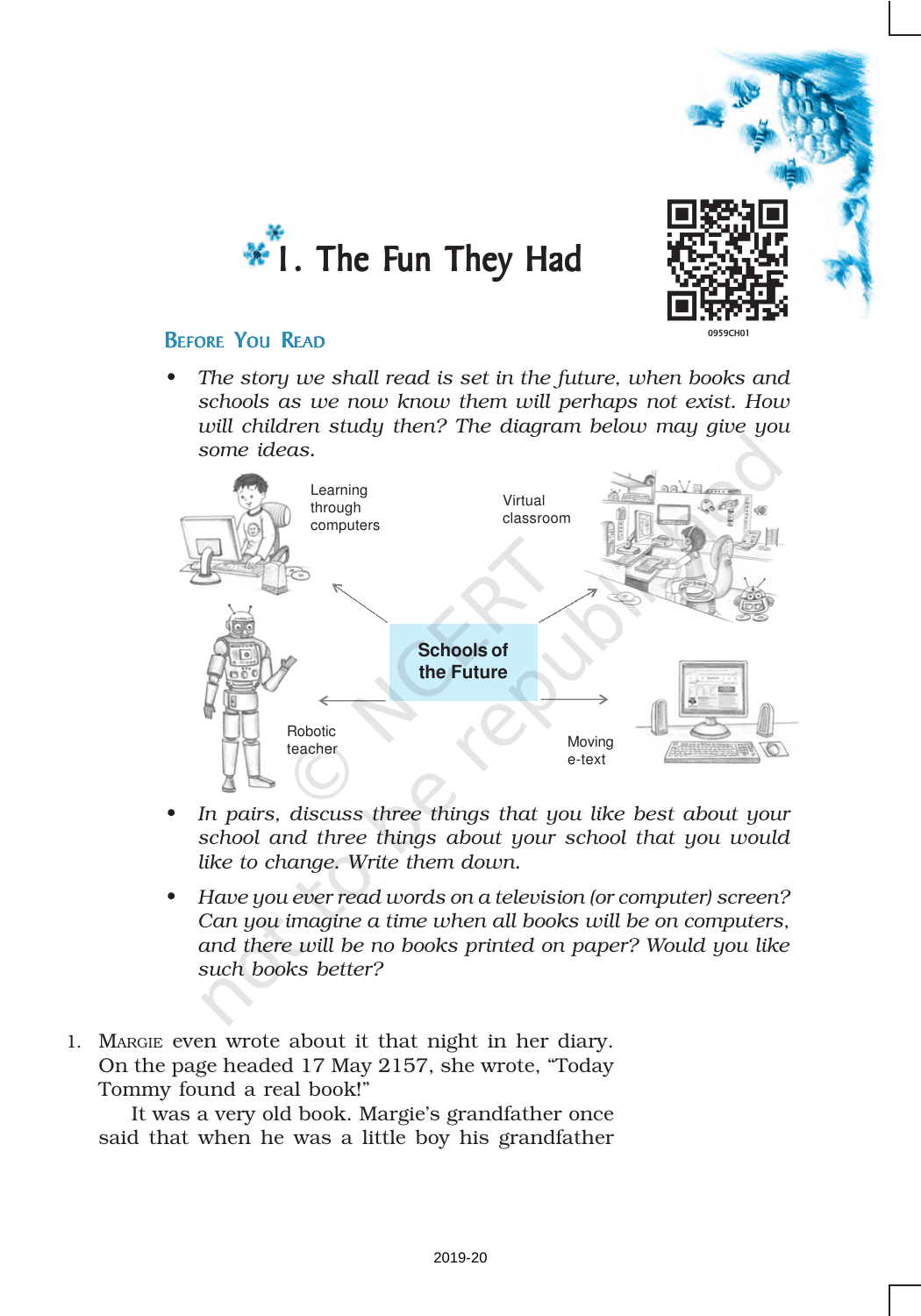told him that there was a time when all stories were printed on paper.

They turned the pages, which were yellow and crinkly, and it was awfully funny to read words *crinkly*: with many that stood still instead of moving the way they were supposed to  $-$  on a screen, you know. And then when they turned back to the page before, it had the same words on it that it had had when they read it the first time.

2. "Gee," said Tommy, "what a waste. When you're through with the book, you just throw it away, I guess. Our television screen must have had a million books on it and it's good for plenty more. I wouldn't throw it away."

"Same with mine," said Margie. She was eleven and hadn't seen as many telebooks as Tommy had. He was thirteen.

She said, "Where did you find it?"

"In my house." He pointed without looking, because he was busy reading. "In the attic."

"What's it about?" "School."

3. Margie was scornful. "School? What's there to write *scornful*: about school? I hate school."

Margie always hated school, but now she hated it more than ever. The mechanical teacher had been worthless giving her test after test in geography and she had been doing worse and worse until her mother had shaken her head sorrowfully and sent for the County Inspector.

4. He was a round little man with a red face and a whole box of tools with dials and wires. He smiled at Margie and gave her an apple, then took the teacher apart. Margie had hoped he wouldn't know how to put it together again, but he knew how all right, and, after an hour or so, there it was again, large and black and ugly, with a big screen on which all the lessons were shown and the questions were asked. That wasn't so bad. The part Margie hated

folds or lines



*attic*: a space just below the roof, used as a storeroom

contemptuous; showing you think something is

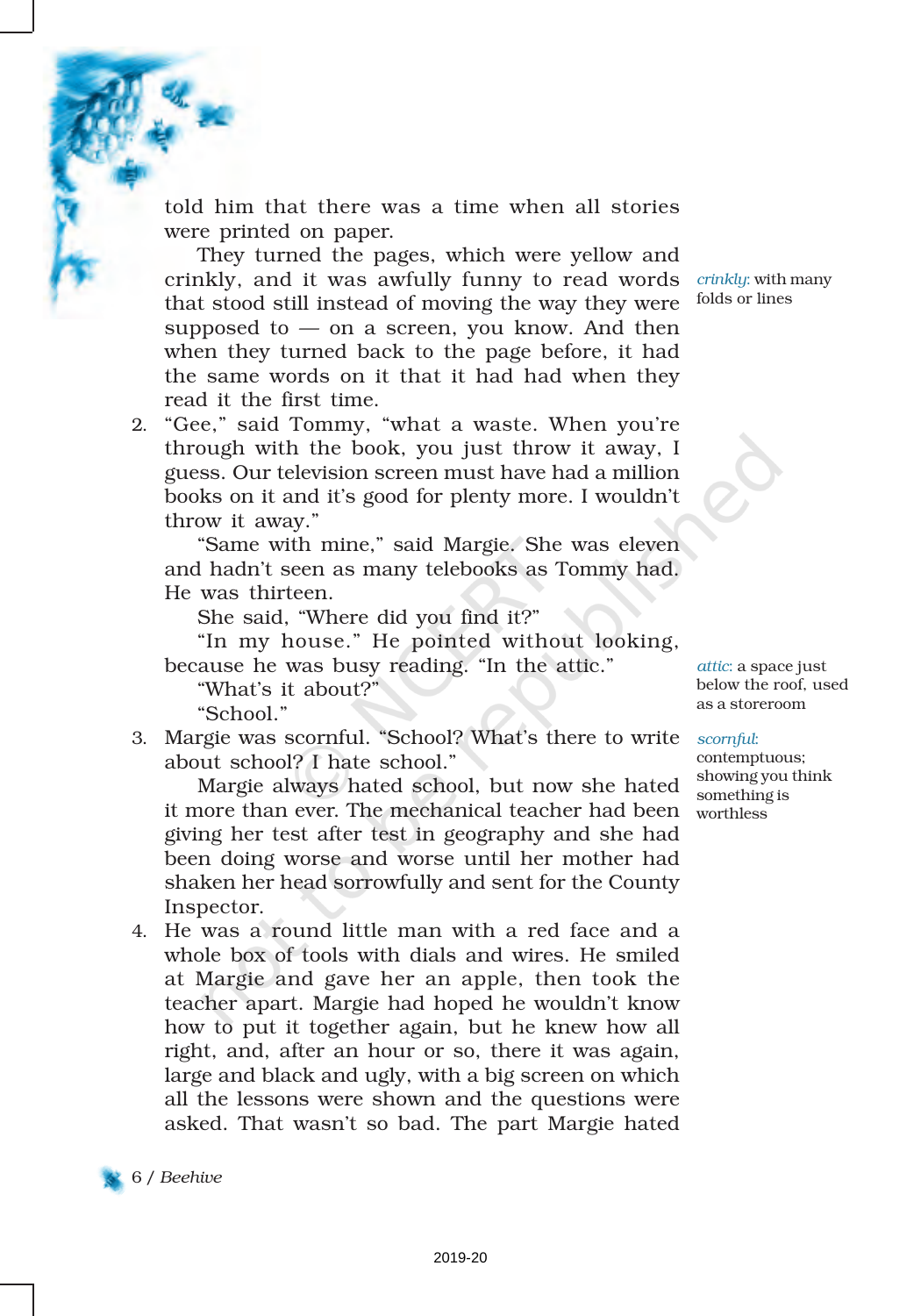



most was the slot where she had to put homework and test papers. She always had to write them out in a punch code they made her learn when she was six years old, and the mechanical teacher calculated the marks in no time.

5. The Inspector had smiled after he was finished and patted Margie's head. He said to her mother, "It's not the little girl's fault, Mrs Jones. I think the geography sector was geared a little too quick. Those *geared (to)*: adjusted things happen sometimes. I've slowed it up to an average ten-year level. Actually, the overall pattern of her progress is quite satisfactory." And he patted Margie's head again.

Margie was disappointed. She had been hoping they would take the teacher away altogether. They had once taken Tommy's teacher away for nearly a month because the history sector had blanked out completely.

So she said to Tommy, "Why would anyone write about school?"

6. Tommy looked at her with very superior eyes. "Because it's not our kind of school, stupid. This is the old kind of school that they had hundreds and hundreds of years ago." He added loftily, pronouncing the word carefully, "Centuries ago."

Margie was hurt. "Well, I don't know what kind of school they had all that time ago." She read the book over his shoulder for a while, then said, "Anyway, they had a teacher."

*slot*: a given space, time or position

to a particular standard or level

*loftily*: in a superior way



*They had a teacher... It was a man.*

*The Fun They Had* / 7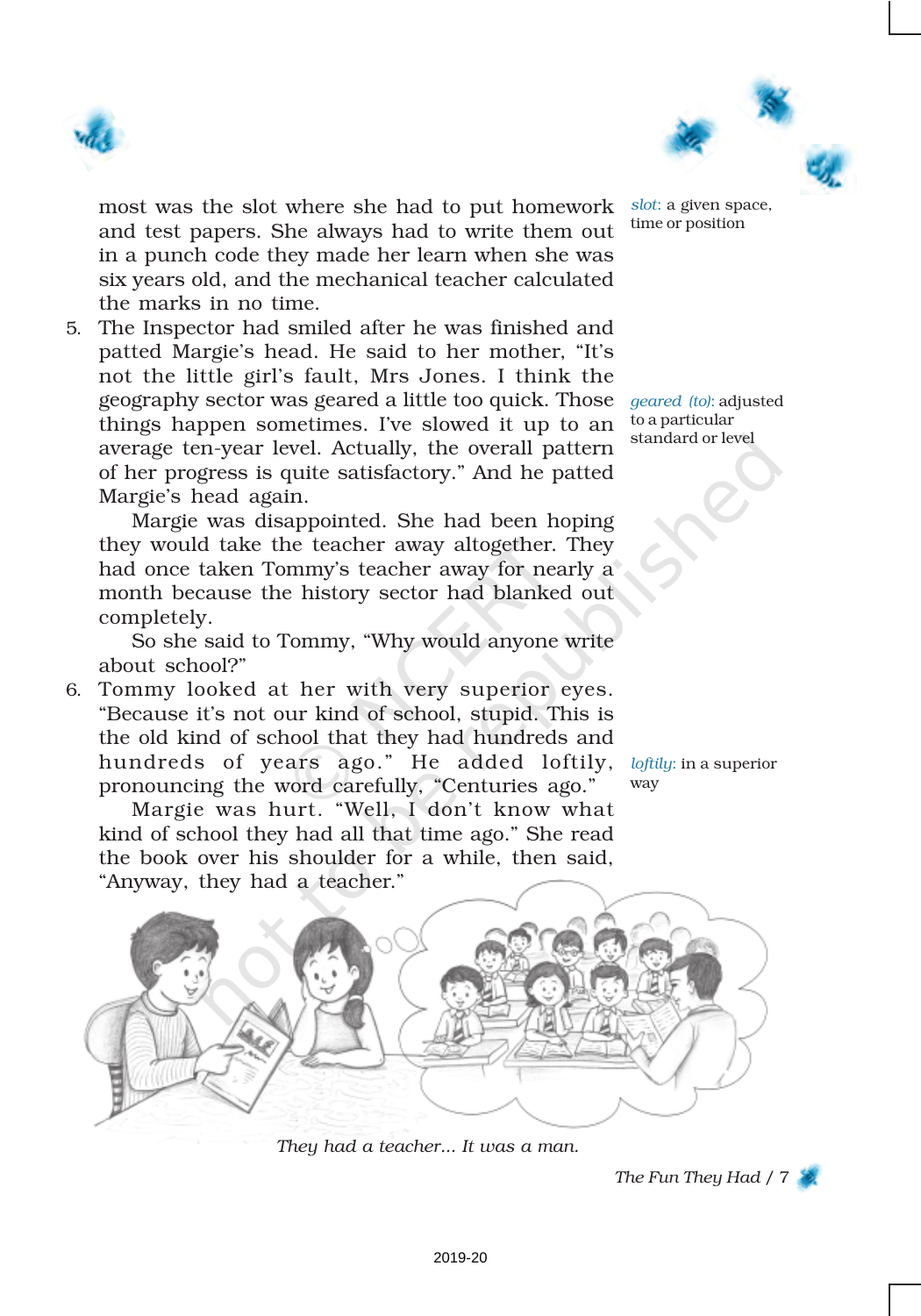



"Sure they had a teacher, but it wasn't a regular teacher. It was a man."

"A man? How could a man be a teacher?"

"Well, he just told the boys and girls things and gave them homework and asked them questions."

7. "A man isn't smart enough."

"Sure he is. My father knows as much as my teacher."

"He knows almost as much, I betcha."

Margie wasn't prepared to dispute that. She said, "I wouldn't want a strange man in my house to teach me."

Tommy screamed with laughter. "You don't know much, Margie. The teachers didn't live in the house. They had a special building and all the kids went there."

"And all the kids learned the same thing?" "Sure, if they were the same age."

8. "But my mother says a teacher has to be adjusted to fit the mind of each boy and girl it teaches and that each kid has to be taught differently."

"Just the same they didn't do it that way then. If you don't like it, you don't have to read the book."

"I didn't say I didn't like it," Margie said quickly. She wanted to read about those funny schools.

They weren't even half finished when Margie's mother called, "Margie! School!"

Margie looked up. "Not yet, Mamma."

"Now!" said Mrs Jones. "And it's probably time for Tommy, too."

Margie said to Tommy, "Can I read the book some more with you after school?"

9. "May be," he said nonchalantly. He walked away *nonchalantly*: not whistling, the dusty old book tucked beneath his arm.

Margie went into the schoolroom. It was right carelessly next to her bedroom, and the mechanical teacher was on and waiting for her. It was always on at the same time every day except Saturday and Sunday,

*regular*: here, normal; of the usual

kind

*betcha* (informal): (I) bet you (in fast speech): I' m sure

*dispute*: disagree with

showing much interest or enthusiasm;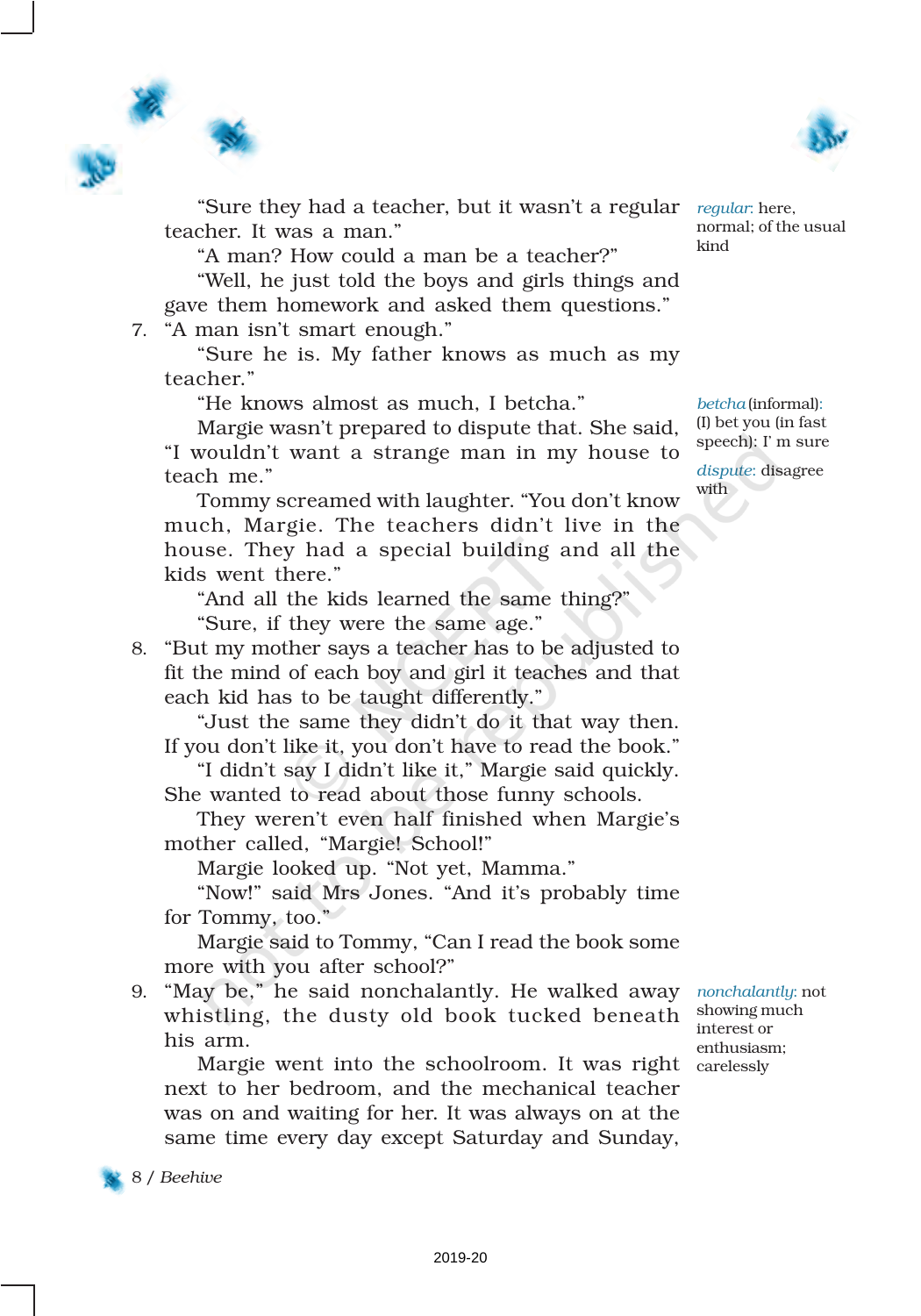

*The mechanical teacher was flashing on the screen...*

because her mother said little girls learned better if they learned at regular hours.

The screen was lit up, and it said: "Today's arithmetic lesson is on the addition of proper fractions. Please insert yesterday's homework in the proper slot."

10. Margie did so with a sigh. She was thinking about the old schools they had when her grandfather's grandfather was a little boy. All the kids from the whole neighborhood came, laughing and shouting in the schoolyard, sitting together in the schoolroom, going home together at the end of the day. They learned the same things, so they could help one another with the homework and talk about it.

And the teachers were people…

The mechanical teacher was flashing on the screen: "When we add fractions  $\frac{1}{2}$  and  $\frac{1}{4}$ ..."

Margie was thinking about how the kids must have loved it in the old days. She was thinking about the fun they had.

ISAAC ASIMOV

*The Fun They Had* / 9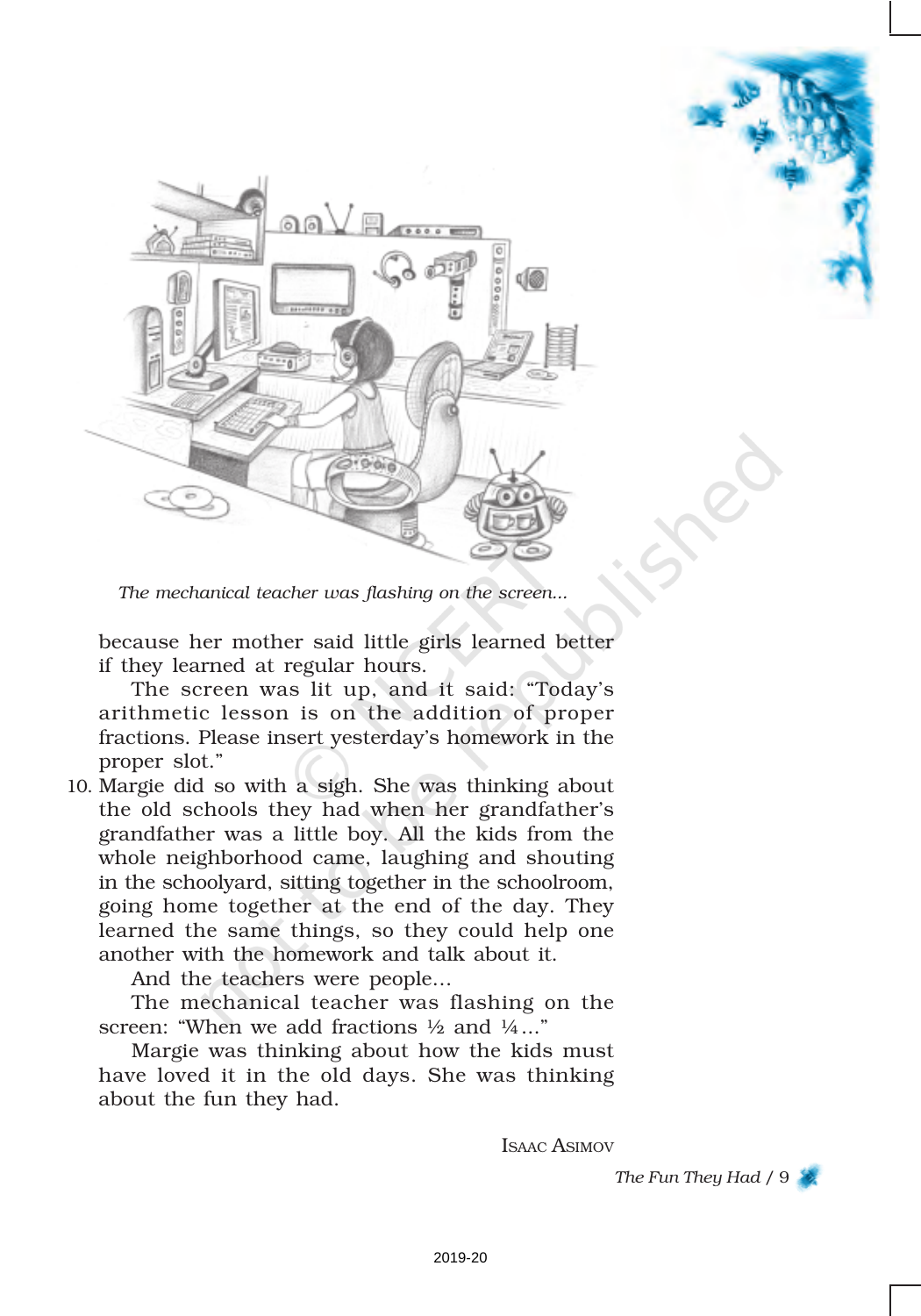## Thinking about the Text

#### *Activity*

Calculate how many years and months ahead from now Margie's diary entry is.

#### I. Answer these questions in a few words or a couple of sentences each.

- 1. How old are Margie and Tommy?
- 2. What did Margie write in her diary?
- 3. Had Margie ever seen a book before?
- 4. What things about the book did she find strange?
- 5. What do you think a telebook is?
- 6. Where was Margie's school? Did she have any classmates?
- 7. What subjects did Margie and Tommy learn?
- II. Answer the following with reference to the story.
	- 1. "I wouldn't throw *it* away."
		- (i) Who says these words?
		- (ii) What does 'it' refer to?
		- (iii) What is it being compared with by the speaker?
	- 2. "Sure *they* had a teacher, but it wasn't a *regular* teacher. It was a man."
		- (i) Who does 'they' refer to?
		- (ii) What does 'regular' mean here?
		- (iii) What is it contrasted with?
- III. Answer each of these questions in a short paragraph (about 30 words).
	- 1. What kind of teachers did Margie and Tommy have?
	- 2. Why did Margie's mother send for the County Inspector?
	- 3. What did he do?
	- 4. Why was Margie doing badly in geography? What did the County Inspector do to help her?
	- 5. What had once happened to Tommy's teacher?
	- 6. Did Margie have regular days and hours for school? If so, why?
	- 7. How does Tommy describe the old kind of school?
	- 8. How does he describe the old kind of teachers?
- IV. Answer each of these questions in two or three paragraphs (100 –150 words).
	- 1. What are the main features of the mechanical teachers and the schoolrooms that Margie and Tommy have in the story?
	- 2. Why did Margie hate school? Why did she think the old kind of school must have been fun?
- 10 / *Beehive*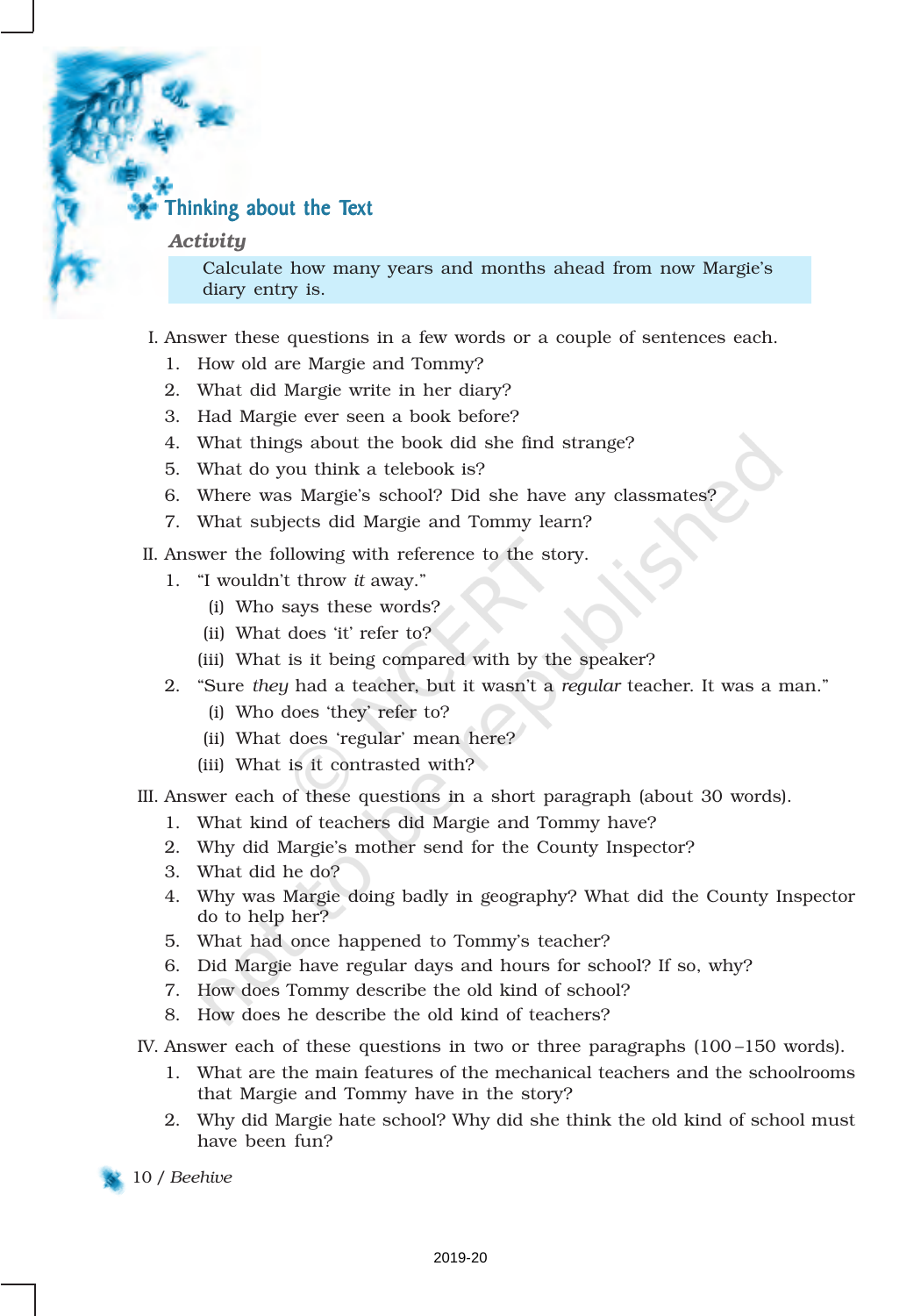



3. Do you agree with Margie that schools today are more fun than the school in the story? Give reasons for your answer.

# Thinking about Language

#### I. Adverbs

Read this sentence taken from the story:

They had once taken Tommy's teacher away for nearly a month because the history sector had blanked out *completely*.

The word *complete* is an adjective. When you add –ly to it, it becomes an adverb.

1. Find the sentences in the lesson which have the adverbs given in the box below.

> awfully sorrowfully completely loftily carefully differently quickly nonchalantly

- 2. Now use these adverbs to fill in the blanks in the sentences below.
	- (i) The report must be read so that performance can be improved.
	- (ii) At the interview, Sameer answered our questions  $\overline{\phantom{a}}$ shrugging his shoulders.
	- (iii) We all behave when we are tired or hungry.
	- (iv) The teacher shook her head when Ravi lied to her.
	- (v) I forgot about it.
	- (vi) When I complimented Revathi on her success, she just smiled and turned away.
	- (vii) The President of the Company is **busy** and will not be able to meet you.
	- (viii) I finished my work so that I could go out to play.

#### *Remember:*

An adverb **describes action**. You can form adverbs by adding  $-ly$  to adjectives.

**Spelling Note:** When an adjective ends in **-y**, the **y** changes to **i** when you add –ly to form an adverb.

*For example*: angr- $\mathbf{y} \rightarrow \text{angr-i-ly}$ 

#### *The Fun They Had* / 11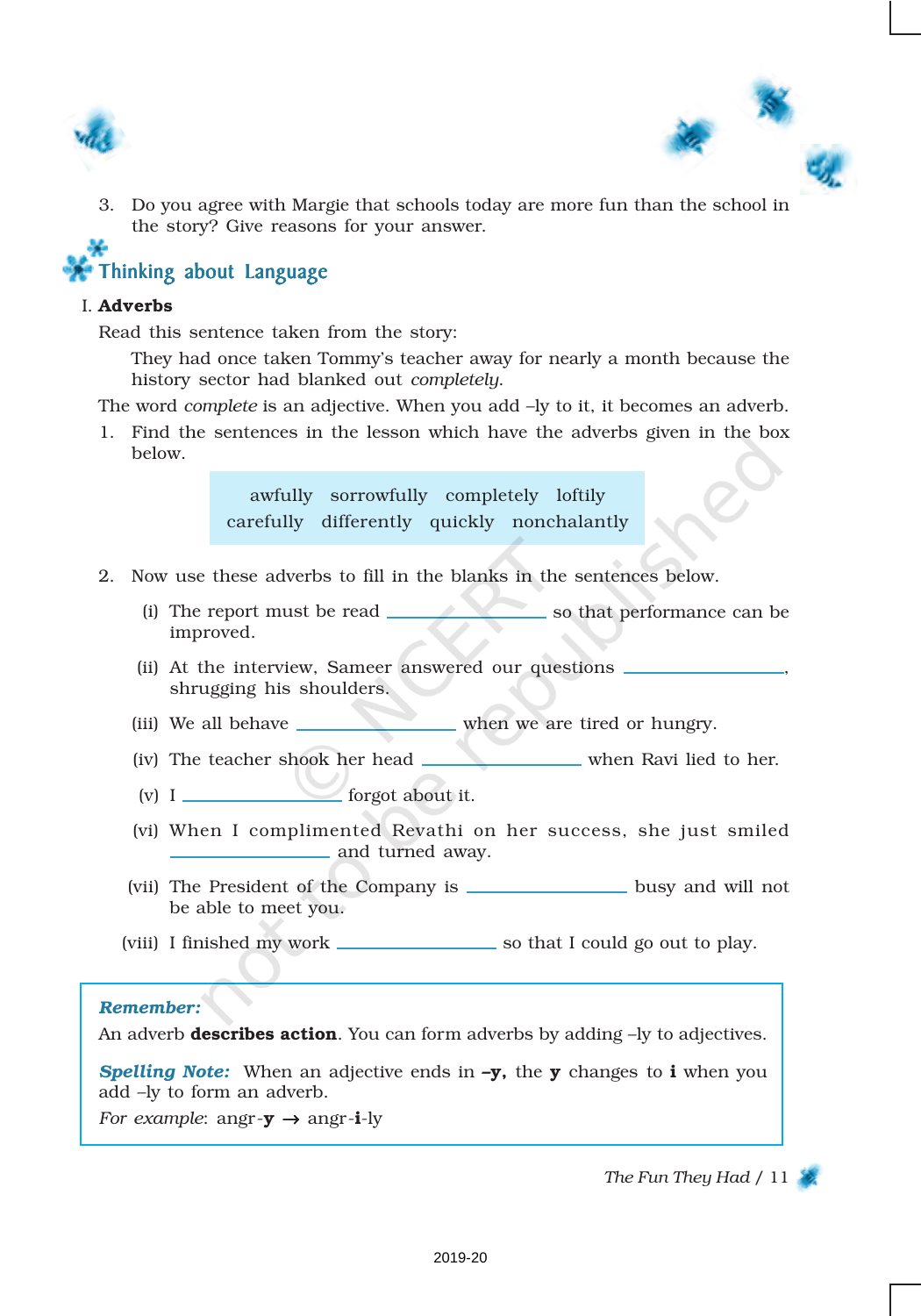



3. Make adverbs from these adjectives.



#### II. If Not and Unless

- Imagine that Margie's mother told her, "You'll feel awful *if* you *don't* finish your history lesson."
- She could also say: "You'll feel awful *unless* you finish your history lesson."

*Unless* means *if not*. Sentences with *unless* or *if not* are negative conditional sentences.

Notice that these sentences have two parts. The part that begins with *if not* or *unless* tells us the condition. This part has a verb in the present tense (look at the verbs *don't finish, finish* in the sentences above).

The other part of the sentence tells us about a **possible result**. It tells us what will happen (if something else doesn't happen). The verb in this part of the sentence is in the future tense (you*'ll feel*/you *will feel*).

Notice these two tenses again in the following examples.

#### *Future Tense Present Tense*

• There won't be any books left *unless* we preserve them. • You won't learn your lessons *if* you don't study regularly. • Tommy will have an accident *unless* he drives more slowly.

Complete the following conditional sentences. Use the correct form of the verb.

1. If I don't go to Anu's party tonight,

2. If you don't telephone the hotel to order food,

- 3. Unless you promise to write back, I
- 4. If she doesn't play any games,
- 5. Unless that little bird flies away quickly, the cat



A new revised volume of Issac Asimov's short stories has just been released. Order one set. Write a letter to the publisher, Mindfame Private Limited, 1632 Asaf Ali Road, New Delhi, requesting that a set be sent to you by Value Payable Post (VPP), and giving your address. Your letter will have the following parts.

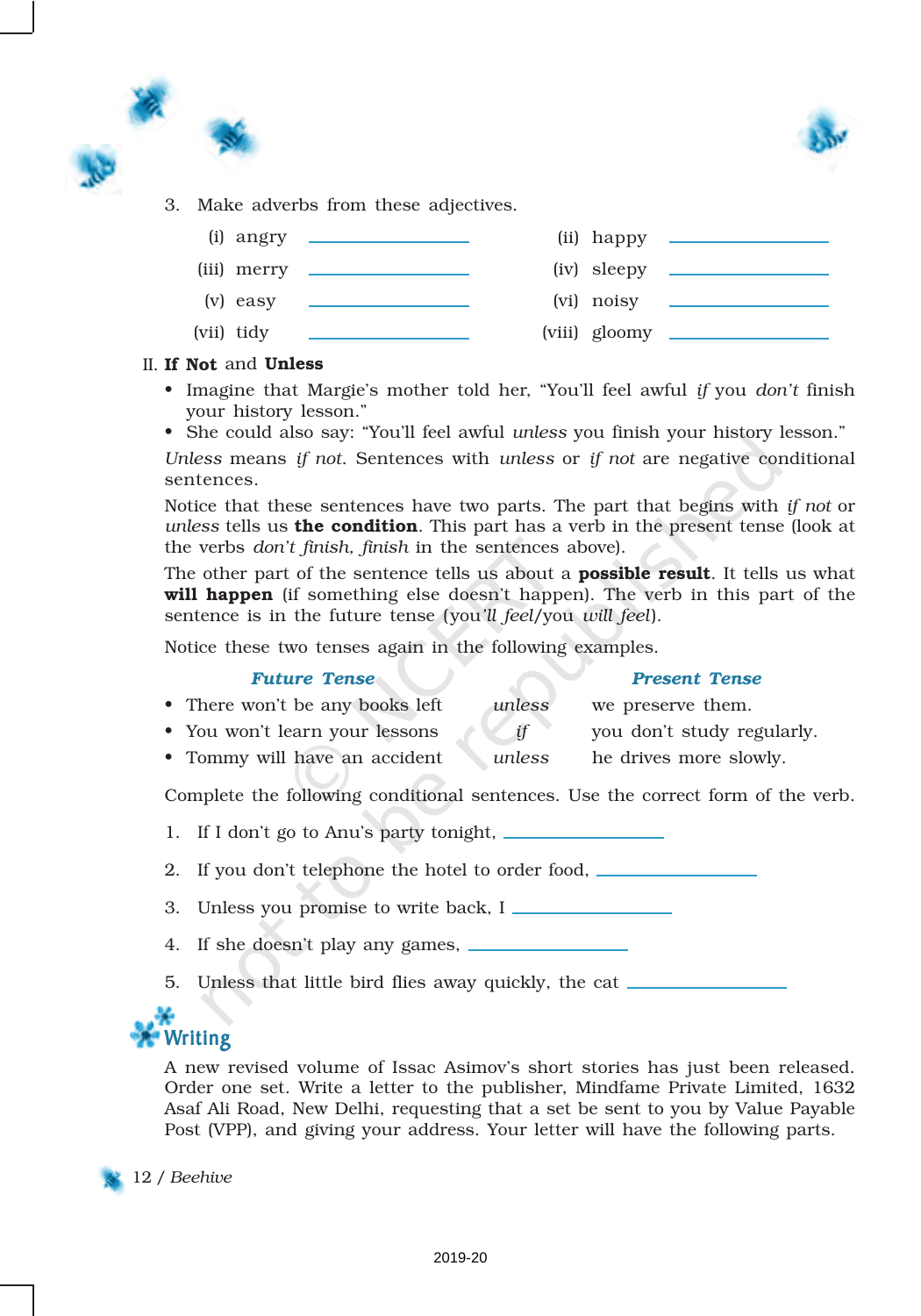| Addresses of the sender and receiver |
|--------------------------------------|
|--------------------------------------|

- The salutation
- The body of the letter
- The closing phrases and signature

Your letter might look like this:

| Your address                            |                                                                     |
|-----------------------------------------|---------------------------------------------------------------------|
|                                         |                                                                     |
|                                         |                                                                     |
| Date _______________________ (DD/MM/YY) |                                                                     |
| The addressee's address                 |                                                                     |
|                                         |                                                                     |
| Dear Sir/Madam,                         |                                                                     |
|                                         |                                                                     |
|                                         |                                                                     |
|                                         |                                                                     |
| Yours sincerely,                        |                                                                     |
| Your signature                          |                                                                     |
|                                         | Remember that the language of a formal letter is different from the |

*The Fun They Had* / 13

colloquial style of personal letters. For example, contracted forms

such as 'I've' or 'can't' are not used.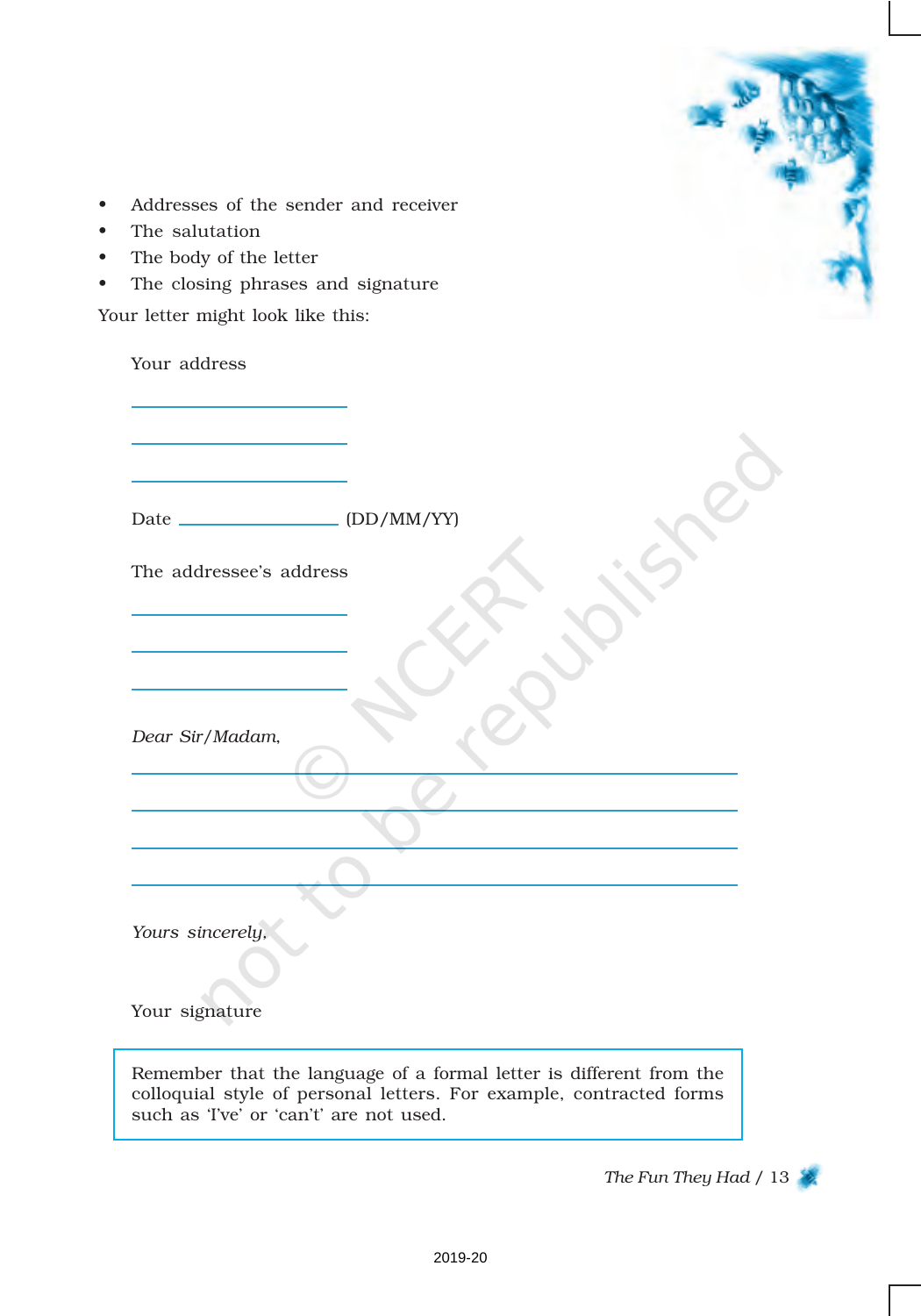# Speaking

In groups of four discuss the following topic.

'The Schools of the Future Will Have No Books and No Teachers!'

Your group can decide to speak *for* or *against* the motion. After this, each group will select a speaker to present its views to the entire class.

You may find the following phrases useful to present your argument in the debate.

- In my opinion  $\dots$
- $\bullet\,$  I/we fail to understand why  $\ldots\,$
- I wholeheartedly support/oppose the view that . . .
- At the outset let me say ...
- I'd/we'd like to raise the issue of/argue against ...
- I should like to draw attention to . . .
- My/our worthy opponent has submitted that ...
- On the contrary  $\dots$
- I firmly reject . . .

### Do a Project

Nowadays use of digital devices has increased and digital services have made our cash transactions easier and smoother. Government of India has taken initiatives to digitalise cash transactions to buy things and pay bills. Following are some of the digital initiatives to make people use digital services.



Take up a project in groups of four to collect opinions of people on the use of digital services in their daily life. Develop an opionnaire to collect opinions of about forty people in your neighbourhood. Divide the work among four to collect the opinions, tabulate the ideas and write a report about the use of digital devices. Once the project is completed, each group may present it to the whole class. Charts may be created and displayed on the notice board.



14 / *Beehive*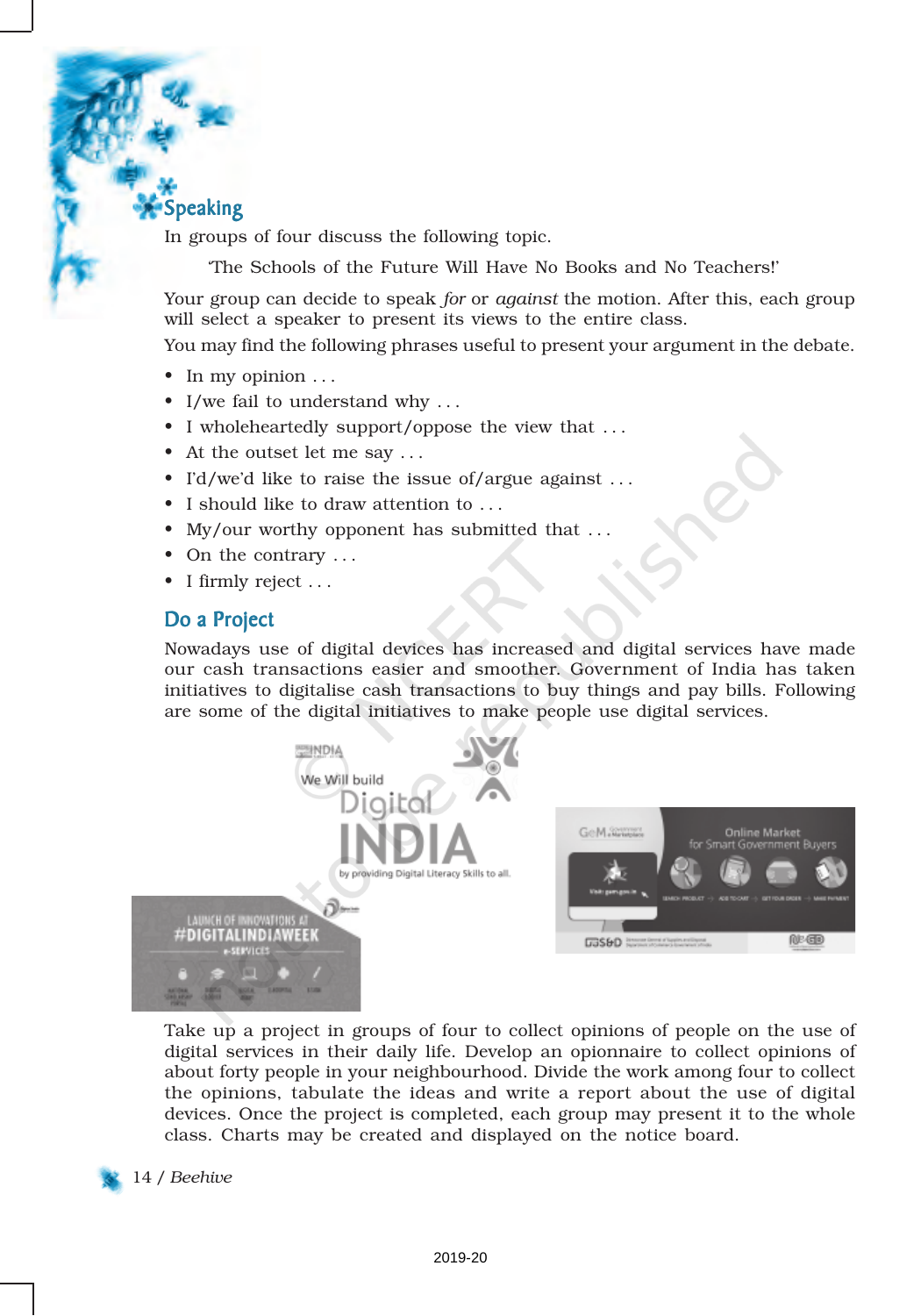



# The Road Not Taken

*This well-known poem is about making choices, and the choices that shape us. Robert Frost is an American poet who writes simply, but insightfully, about common, ordinary experiences.*

Two roads diverged in a yellow wood, And sorry I could not travel both And be one traveller, long I stood And looked down one as far as I could To where it bent in the undergrowth;

Then took the other, just as fair, And having perhaps the better claim, Because it was grassy and wanted wear; Though as for that the passing there Had worn them really about the same.

And both that morning equally lay In leaves no step had trodden black. Oh, I kept the first for another day! Yet knowing how way leads on to way, I doubted if I should ever come back.

I shall be telling this with a sigh Somewhere ages and ages hence; Two roads diverged in a wood, and I — I took the one less travelled by, And that has made all the difference.

ROBERT FROST